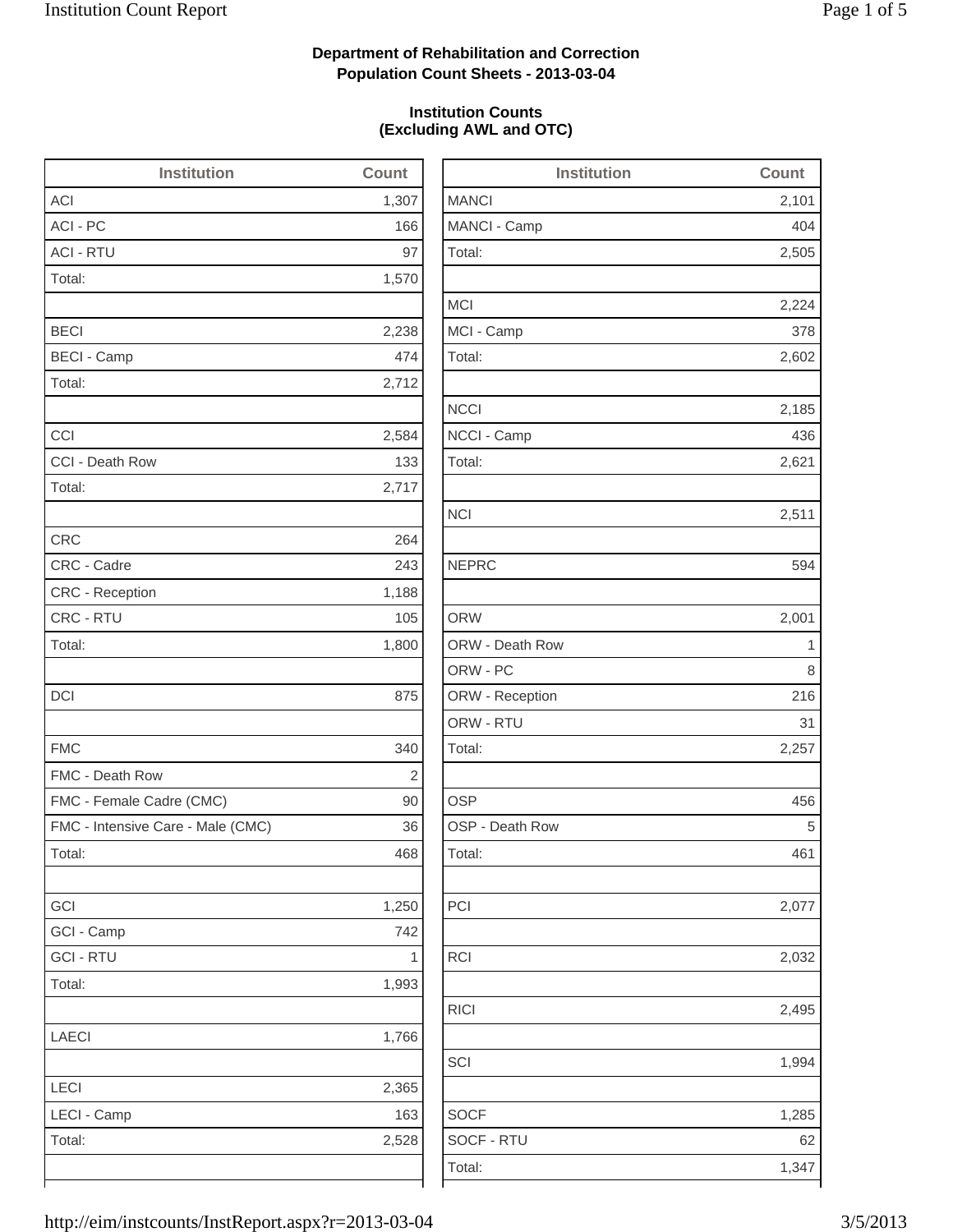# Institution Count Report Page 2 of 5

| <b>LOCI</b>              | 2,307 |
|--------------------------|-------|
|                          |       |
| <b>LORCI</b>             | 178   |
| <b>LORCI - Cadre</b>     | 257   |
| <b>LORCI - Reception</b> | 1,027 |
| Total:                   | 1,462 |
|                          |       |
| <b>MACI</b>              | 994   |
| MACI - Minimum           | 1,331 |
| MACI - Youth             | 32    |
| Total:                   | 2,357 |

| 1,398 |
|-------|
| 51    |
| 1,347 |
|       |
| 1,268 |
|       |
| 1,042 |
|       |

\* The Total Population includes 39 Offenders with Reason Codes 30 & 31.

\*\* The Total Population includes 23 Offenders with Reason Code 0A.

#### **Male Population by Security Level (Include AWL and Exclude OTC)**

| $\mathbf{u}$           |                   |             |            |          |              |
|------------------------|-------------------|-------------|------------|----------|--------------|
| <b>Security Level</b>  |                   | <b>Body</b> | <b>AWL</b> | $(-OTC)$ | <b>Total</b> |
| Total Levels 3,4,5     |                   | 14.438      | 71         | 144      | 14,365       |
| Total Levels 2         |                   | 17.672      | 146        | 206      | 17,612       |
| <b>Total Levels 1</b>  |                   | 13.678      | 157        | 109      | 13,726       |
| <b>Total Death Row</b> |                   | 140         |            |          | 140          |
|                        | <b>Total Male</b> | 45,928      | 375        | 460      | 45,843       |

#### **Female Population by Institution (Include AWL and Exclude OTC)**

|                          |             | $100000$ And and Explans $0.0$ |             |                |
|--------------------------|-------------|--------------------------------|-------------|----------------|
| Institution              | <b>Body</b> | <b>AWL</b>                     | $(-OTC)$    | <b>Total</b>   |
| <b>CRC</b>               | 2           | $\mathbf 0$                    | 0           | $\overline{2}$ |
| <b>DCI</b>               | 875         | 9                              | 14          | 870            |
| <b>FMC</b>               | 9           | 3                              |             | 11             |
| FMC - Female Cadre (CMC) | 90          | 1                              | $\mathbf 0$ | 91             |
| <b>LAECI</b>             | 1           | $\mathbf 0$                    | $\mathbf 0$ | 1              |
| <b>NCI</b>               |             | $\mathbf 0$                    | 0           | 1              |
| <b>NEPRC</b>             | 594         | 15                             | 11          | 598            |
| <b>ORW</b>               | 2,001       | 23                             | 13          | 2,011          |
| ORW - Death Row          |             | $\mathbf 0$                    | $\mathbf 0$ |                |
| ORW - PC                 | 8           | $\mathbf 0$                    | $\mathbf 0$ | 8              |
| ORW - Reception          | 216         | $\mathbf 0$                    | $\mathbf 0$ | 216            |
| ORW - RTU                | 31          | $\overline{0}$                 | $\mathbf 0$ | 31             |
| <b>Total Female</b>      | 3,829       | 51                             | 39          | 3,841          |
| <b>Total Population:</b> | 49,757      | 426                            | 499         | 49,684         |

#### **Male Population by Institution: Security Levels 3, 4, 5 (Include AWL and Exclude OTC)**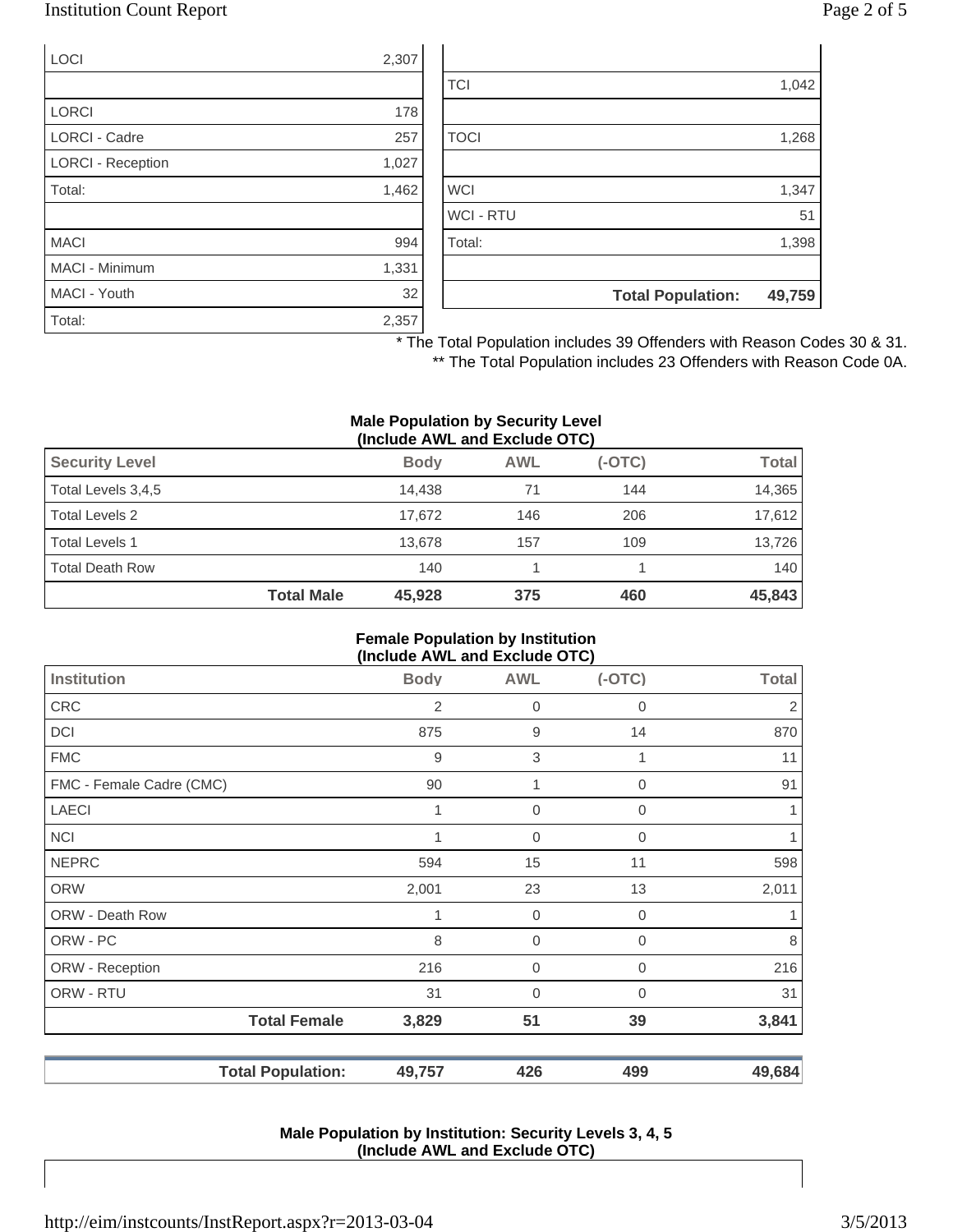# Institution Count Report Page 3 of 5

| <b>Institution</b>                | <b>Body</b>    | <b>AWL</b>               | $(-OTC)$                  | <b>Total</b>   |
|-----------------------------------|----------------|--------------------------|---------------------------|----------------|
| <b>ACI</b>                        | 37             | 1                        | $\mathbf 0$               | 38             |
| ACI - PC                          | 90             | $\mathbf{1}$             | $\mathbf 0$               | 91             |
| <b>BECI</b>                       | 35             | $\mathbf 0$              | $\overline{2}$            | 33             |
| CCI                               | 15             | $\mathbf 0$              | $\mathbf 0$               | 15             |
| CCI - Death Row                   | $\overline{2}$ | $\mathbf 0$              | $\boldsymbol{0}$          | $\sqrt{2}$     |
| CRC                               | 126            | $\mbox{O}$               | $\mathsf g$               | 117            |
| CRC - Cadre                       | 217            | $\mathbf 0$              | $\mathbf 0$               | 217            |
| <b>CRC - Reception</b>            | 891            | $\overline{2}$           | $6\,$                     | 887            |
| CRC - RTU                         | 84             | $\mathbf{1}$             | $\mathbf 0$               | 85             |
| <b>FMC</b>                        | 15             | $\mathbf 0$              | $\boldsymbol{0}$          | 15             |
| FMC - Intensive Care - Male (CMC) | $\overline{7}$ | $\mathbf 0$              | $\mathbf 0$               | $\overline{7}$ |
| GCI                               | 12             | $\mathbf 0$              | $\mathbf{1}$              | 11             |
| <b>LAECI</b>                      | 22             | $\mathbf 0$              | $\mathbf 0$               | 22             |
| LECI                              | 2,282          | $\overline{\mathcal{I}}$ | 15                        | 2,274          |
| LOCI                              | 28             | $\sqrt{2}$               | $\mathbf 0$               | 30             |
| LORCI                             | 94             | 6                        | 31                        | 69             |
| <b>LORCI - Cadre</b>              | 257            | $\mathbf 0$              | $\mathbf{1}$              | 256            |
| <b>LORCI - Reception</b>          | 665            | $\mathbf{1}$             | $\mathbf 0$               | 666            |
| <b>MACI</b>                       | 36             | $\mathsf{O}\xspace$      | $\ensuremath{\mathsf{3}}$ | 33             |
| MACI - Youth                      | 21             | $\mathbf 0$              | $\mathbf{1}$              | 20             |
| <b>MANCI</b>                      | 2,011          | $\overline{7}$           | 16                        | 2,002          |
| MANCI - Camp                      | 1              | $\mathbf 0$              | $\mathbf 0$               | $\mathbf{1}$   |
| <b>MCI</b>                        | 8              | $\mathbf 0$              | $\mathbf 0$               | $\,8\,$        |
| NCCI - Camp                       | 1              | $\mathbf 0$              | $\mathbf 0$               | $\mathbf{1}$   |
| <b>NCI</b>                        | 37             | 3                        | $\mathbf 0$               | 40             |
| OSP                               | 456            | $\mathbf{1}$             | $\sqrt{2}$                | 455            |
| PCI                               | 55             | $\overline{4}$           | $\mathbf 0$               | 59             |
| RCI                               | 1,992          | 15                       | 18                        | 1,989          |
| <b>RICI</b>                       | 21             | $\mathsf{O}\xspace$      | $\mbox{O}$                | 21             |
| SCI                               | 11             | $\mathsf{O}\xspace$      | $\mathbf 0$               | 11             |
| <b>SOCF</b>                       | 1,285          | $\mathbf{1}$             | 19                        | 1,267          |
| SOCF - RTU                        | 62             | $\,0\,$                  | $\,0\,$                   | 62             |
| <b>TCI</b>                        | 1,007          | $\overline{4}$           | $\overline{4}$            | 1,007          |
| <b>TOCI</b>                       | 1,206          | $\mathsf{O}\xspace$      | $\,$ 3 $\,$               | 1,203          |
| <b>WCI</b>                        | 1,300          | 15                       | 13                        | 1,302          |
| WCI - RTU                         | 49             | $\mathsf{O}\xspace$      | $\mathbf 0$               | 49             |
| Total Levels 3, 4, 5              | 14,438         | $71$                     | 144                       | 14,365         |

## **Male Population by Institution: Security Level 2 (Include AWL and Exclude OTC)**

| (include AWL and Exclude OTC) |             |     |        |       |
|-------------------------------|-------------|-----|--------|-------|
| Institution                   | <b>Body</b> | AWL | (-OTC) | Гоtal |
| <b>ACI</b>                    | 659         |     |        | 667   |
|                               |             |     |        |       |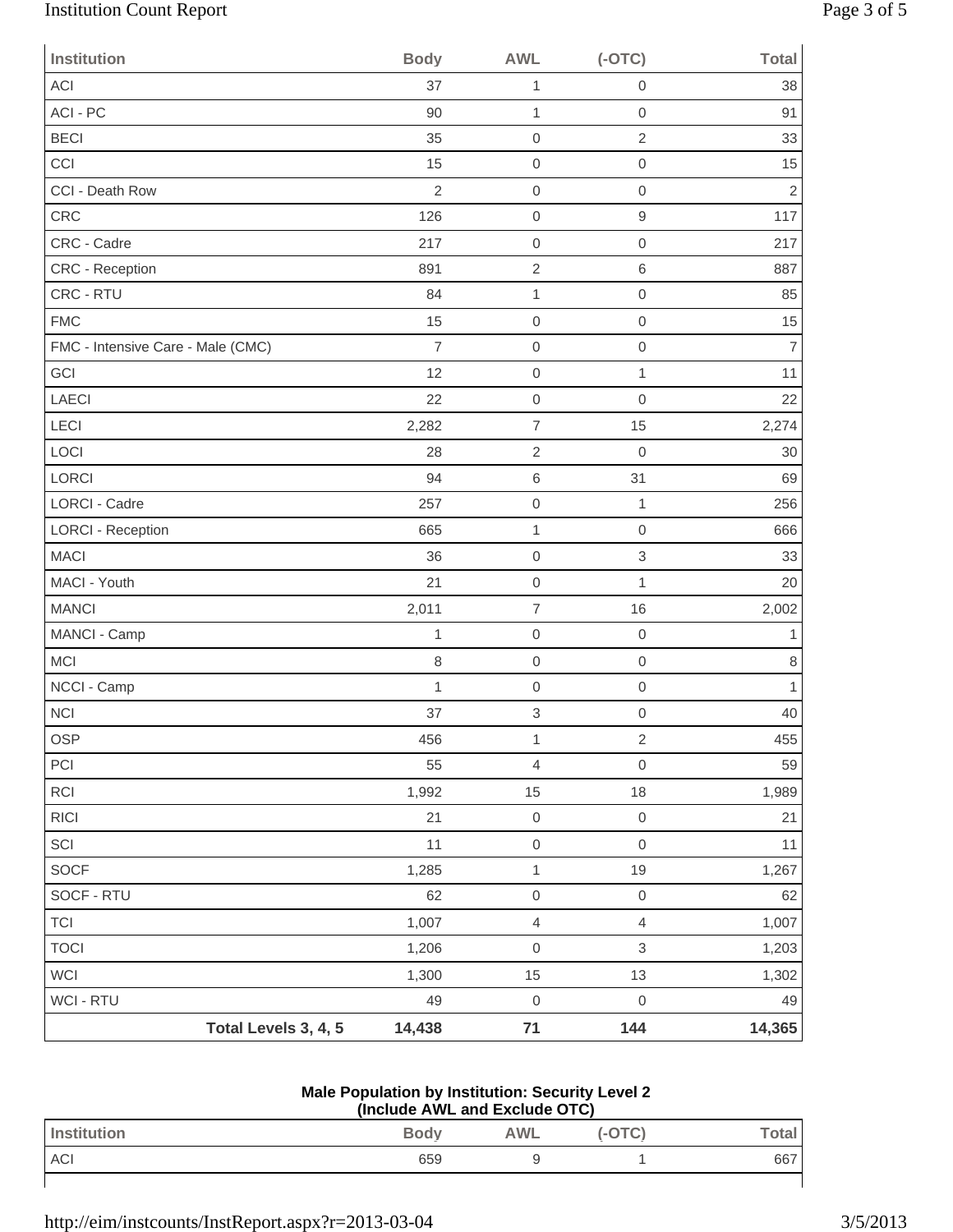# Institution Count Report Page 4 of 5

| ACI - PC                             | 58             | 1                         | $\mathbf 0$               | 59             |
|--------------------------------------|----------------|---------------------------|---------------------------|----------------|
| <b>ACI - RTU</b>                     | 59             | $\mathbf 0$               | $\mathbf 0$               | 59             |
| <b>BECI</b>                          | 1,618          | 11                        | 18                        | 1,611          |
| <b>BECI - Camp</b>                   | 5              | $\boldsymbol{0}$          | $\mathbf 0$               | 5              |
| CCI                                  | 1,935          | $\,8\,$                   | 16                        | 1,927          |
| CRC                                  | 66             | $\sqrt{2}$                | $\mathbf{1}$              | 67             |
| CRC - Cadre                          | 17             | $\mbox{O}$                | $\mathbf 0$               | 17             |
| CRC - Reception                      | 124            | $\mathbf 1$               | $\ensuremath{\mathsf{3}}$ | 122            |
| CRC - RTU                            | 19             | $\mathbf 0$               | $\mathbf 0$               | 19             |
| <b>FMC</b>                           | 22             | $\mathbf 0$               | $\mathbf 0$               | 22             |
| FMC - Intensive Care - Male (CMC)    | 14             | $\ensuremath{\mathsf{3}}$ | $\mbox{O}$                | 17             |
| GCI                                  | 853            | $\mathbf{1}$              | 4                         | 850            |
| GCI - Camp                           | 1              | $\mbox{O}$                | $\mathbf 0$               | 1              |
| LAECI                                | 1,388          | 11                        | 18                        | 1,381          |
| LECI                                 | 70             | $\mathbf 0$               | $\mathbf 0$               | 70             |
| LOCI                                 | 1,312          | $\,$ 5 $\,$               | 13                        | 1,304          |
| LORCI                                | 53             | $\ensuremath{\mathsf{3}}$ | 16                        | 40             |
| <b>LORCI - Reception</b>             | 195            | $\mathbf 0$               | $\mathbf 0$               | 195            |
| <b>MACI</b>                          | 958            | $\overline{5}$            | 8                         | 955            |
| MACI - Youth                         | 11             | $\mathbf 0$               | $\mathbf 0$               | 11             |
| <b>MANCI</b>                         | 69             | $\mathbf 0$               | $\mathbf 0$               | 69             |
| MANCI - Camp                         | 1              | $\mathbf 0$               | $\mathbf 0$               | 1              |
| MCI                                  | 1,932          | 16                        | 14                        | 1,934          |
| MCI - Camp                           | $\overline{2}$ | $\boldsymbol{0}$          | $\mathbf 0$               | $\overline{2}$ |
| <b>NCCI</b>                          | 1,470          | 12                        | 33                        | 1,449          |
| NCCI - Camp                          | 3              | $\mbox{O}$                | $\boldsymbol{0}$          | $\,$ 3 $\,$    |
| <b>NCI</b>                           | 1,922          | $\,6\,$                   | 33                        | 1,895          |
| PCI                                  | 907            | 37                        | 8                         | 936            |
| RCI                                  | 40             | $\mathbf 1$               | $\mathbf{1}$              | 40             |
| $\ensuremath{\mathsf{R}\mathsf{IC}}$ | 541            | $\mathbf 1$               | 8                         | 534            |
| SCI                                  | 1,203          | 12                        | $10$                      | 1,205          |
| <b>TCI</b>                           | 35             | $\mathsf{O}\xspace$       | 1                         | 34             |
| <b>TOCI</b>                          | 62             | $\mathsf{O}\xspace$       | $\mathbf 0$               | 62             |
| WCI                                  | 46             | $\mathbf 1$               | $\mathbf 0$               | 47             |
| WCI - RTU                            | $\sqrt{2}$     | $\mbox{O}$                | $\,0\,$                   | $\overline{2}$ |
| <b>Total Level 2</b>                 | 17,672         | 146                       | 206                       | 17,612         |

#### **Male Population by Institution: Security Level 1 (Include AWL and Exclude OTC)**

| Institution      | <b>Body</b> | <b>AWL</b> | $(-OTC)$ | <b>Total</b> |
|------------------|-------------|------------|----------|--------------|
| ACI              | 611         |            |          | 622          |
| ACI - PC         | 18          |            |          | 18           |
| <b>ACI - RTU</b> | 38          |            |          | 41           |
|                  |             |            |          |              |